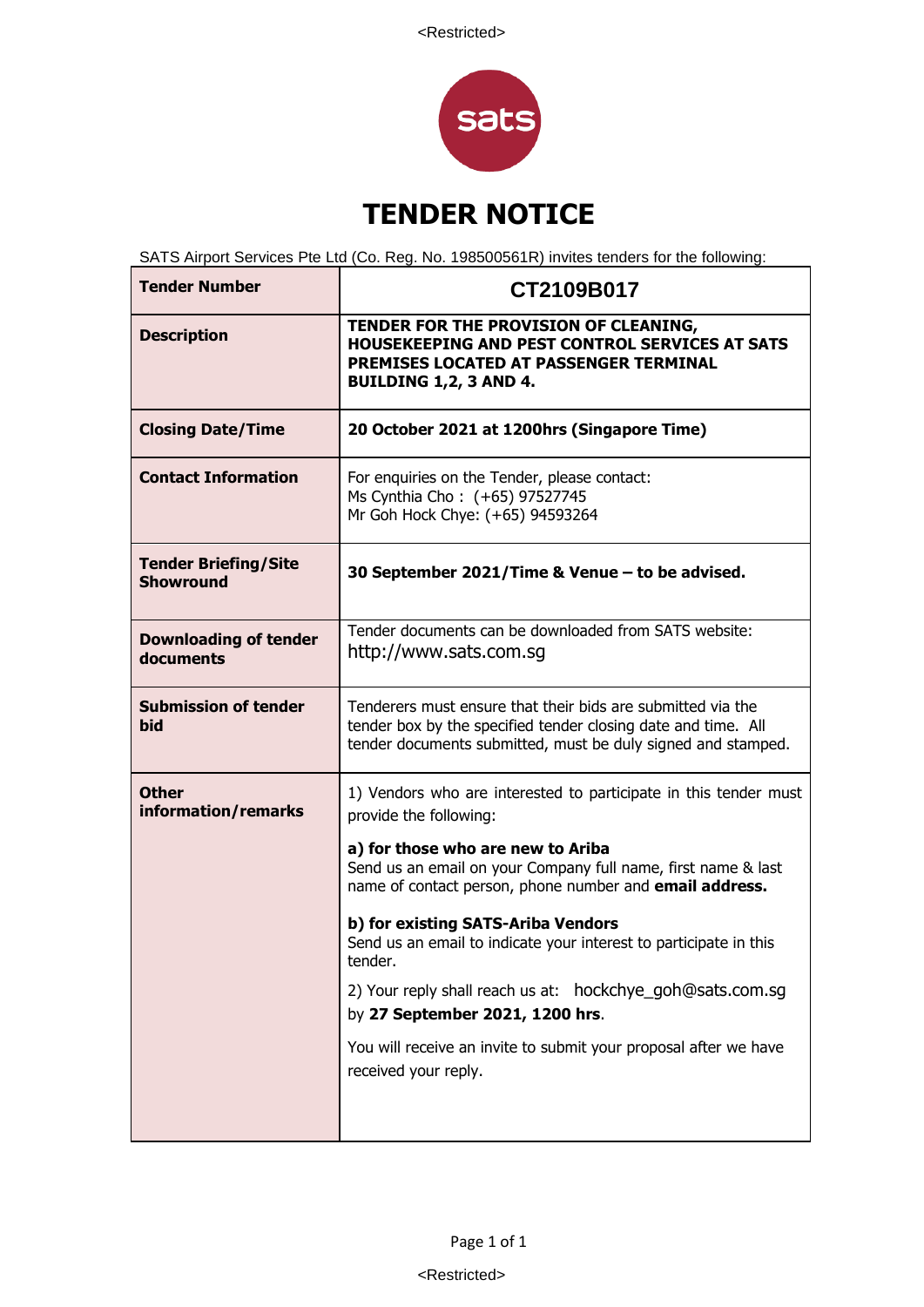<Restricted>

## **TABLE OF CONTENTS**

| 1.  |                                                                                                                                                                                            | 2 pages  |
|-----|--------------------------------------------------------------------------------------------------------------------------------------------------------------------------------------------|----------|
| 2.  | Declaration by Tenderer/Contracting Party Agreement - Appendix B                                                                                                                           | 1 page   |
| 3.  |                                                                                                                                                                                            | 1 page   |
| 4.  | Schedule of Rates - Appendix D 1.1 (6 sheets) & 1.2 (2 sheets)                                                                                                                             | 8 sheets |
| 5.  |                                                                                                                                                                                            | 6 pages  |
| 6.  |                                                                                                                                                                                            | 1 page   |
| 7.  |                                                                                                                                                                                            | 1 page   |
| 8.  |                                                                                                                                                                                            | 2 pages  |
| 9.  | Specifications - Appendix I<br>$A1 - 27$ pages<br>A2 - 6 pages<br>$A3 - 3$ pages<br>$A4 - 1$ page<br>$A5 - 1$ page<br>$A6 - 1$ page<br>$A7 - 17$ pages<br>$B1 - 5$ pages<br>$B2 - 2$ pages |          |
| 10. |                                                                                                                                                                                            | 43 pages |